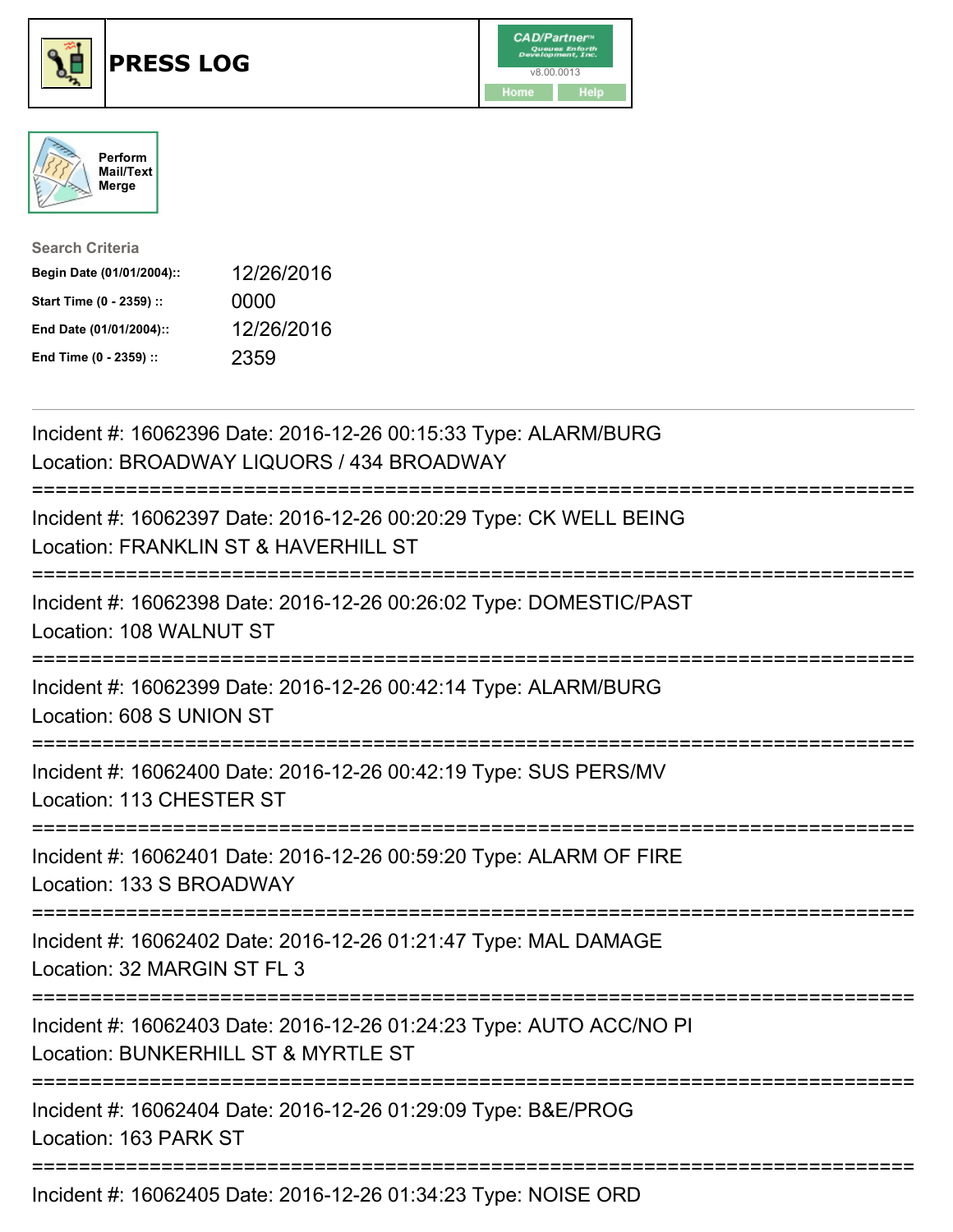Location: 118 NEWTON ST #REAR =========================================================================== Incident #: 16062406 Date: 2016-12-26 01:42:03 Type: UNWANTEDGUEST Location: 163 PARK ST =========================================================================== Incident #: 16062407 Date: 2016-12-26 01:45:24 Type: M/V STOP Location: ESSEX AV & ESSEX ST =========================================================================== Incident #: 16062408 Date: 2016-12-26 01:51:10 Type: MV/BLOCKING Location: 196 BAILEY ST =========================================================================== Incident #: 16062409 Date: 2016-12-26 01:51:36 Type: M/V STOP Location: COMMON ST & LAWRENCE ST =========================================================================== Incident #: 16062410 Date: 2016-12-26 02:03:23 Type: M/V STOP Location: BROADWAY & COMMON ST =========================================================================== Incident #: 16062411 Date: 2016-12-26 02:03:29 Type: BUILDING CHK Location: PERROTTA'S SUPER DRUG / 292 PROSPECT ST =========================================================================== Incident #: 16062412 Date: 2016-12-26 02:06:12 Type: BUILDING CHK Location: GOMEZ MARKET / 294 PROSPECT ST =========================================================================== Incident #: 16062413 Date: 2016-12-26 02:09:44 Type: ALARM/BURG Location: 157 SARATOGA ST =========================================================================== Incident #: 16062414 Date: 2016-12-26 02:13:57 Type: M/V STOP Location: HAMPSHIRF ST & LOWELL ST =========================================================================== Incident #: 16062415 Date: 2016-12-26 02:14:33 Type: M/V STOP Location: 18 BEACON ST =========================================================================== Incident #: 16062416 Date: 2016-12-26 02:23:04 Type: NOISE ORD Location: 68 FASTON ST FL 3 =========================================================================== Incident #: 16062417 Date: 2016-12-26 02:24:38 Type: M/V STOP Location: TOW / 37 BENNINGTON ST =========================================================================== Incident #: 16062418 Date: 2016-12-26 02:32:03 Type: M/V STOP Location: SEVEN ELEVEN / 99 HAMPSHIRE ST ===========================================================================

Incident #: 16062419 Date: 2016-12-26 02:36:49 Type: BUILDING CHK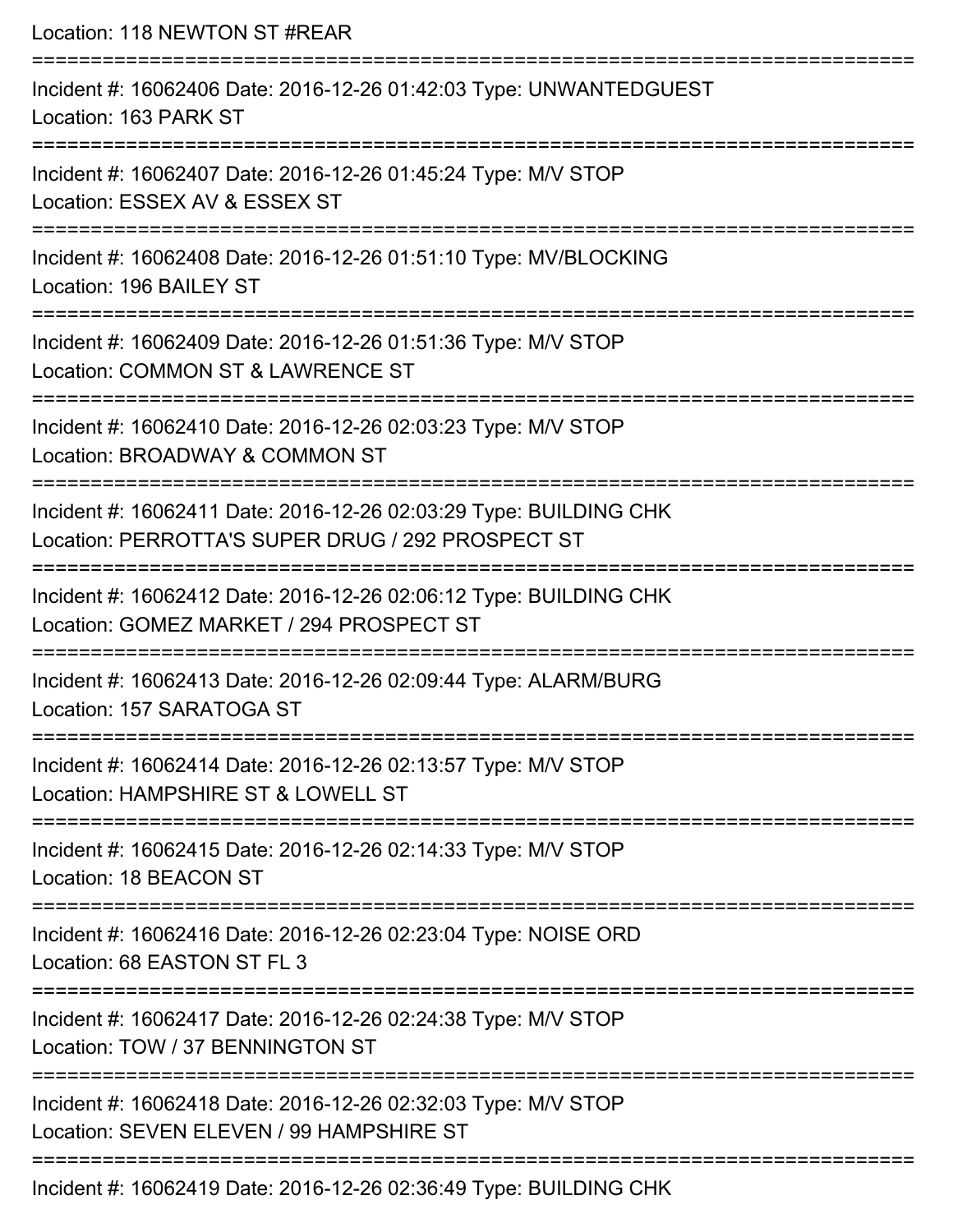| Incident #: 16062420 Date: 2016-12-26 02:38:46 Type: BUILDING CHK<br>Location: TOWER HILL VARIETY / 101 AMES ST     |
|---------------------------------------------------------------------------------------------------------------------|
| Incident #: 16062421 Date: 2016-12-26 02:38:49 Type: KEEP PEACE<br>Location: 527 HAVERHILL ST                       |
| Incident #: 16062422 Date: 2016-12-26 02:41:41 Type: M/V STOP<br>Location: CANAL ST & MILL ST                       |
| Incident #: 16062423 Date: 2016-12-26 02:43:27 Type: BUILDING CHK<br>Location: 35 LYNN ST                           |
| Incident #: 16062424 Date: 2016-12-26 02:44:27 Type: UNWANTEDGUEST<br>Location: 163 PARK ST                         |
| Incident #: 16062425 Date: 2016-12-26 02:48:45 Type: BUILDING CHK<br>Location: IMMAGRATION / null                   |
| Incident #: 16062426 Date: 2016-12-26 02:50:02 Type: M/V STOP<br>Location: BAILEY ST & S UNION ST                   |
| Incident #: 16062427 Date: 2016-12-26 02:58:43 Type: M/V STOP<br>Location: FLORENCE AV & HAVERHILL ST               |
| Incident #: 16062428 Date: 2016-12-26 02:59:41 Type: FIGHT<br>Location: ESSEX ST & LAWRENCE ST                      |
| Incident #: 16062429 Date: 2016-12-26 03:05:01 Type: BUILDING CHK<br>Location: IMMAGRATION / 2 METHUEN ST           |
| Incident #: 16062430 Date: 2016-12-26 03:06:05 Type: M/V STOP<br>Location: ESSEX ST & JACKSON ST                    |
| Incident #: 16062431 Date: 2016-12-26 03:10:29 Type: NOISE ORD<br>Location: 50 MONMOUTH ST FL 2                     |
| Incident #: 16062432 Date: 2016-12-26 03:29:29 Type: SUICIDE ATTEMPT<br>Location: SHOWCASE CINEMA / 141 WINTHROP AV |
| Incident #: 16062433 Date: 2016-12-26 04:06:23 Type: NOISE ORD                                                      |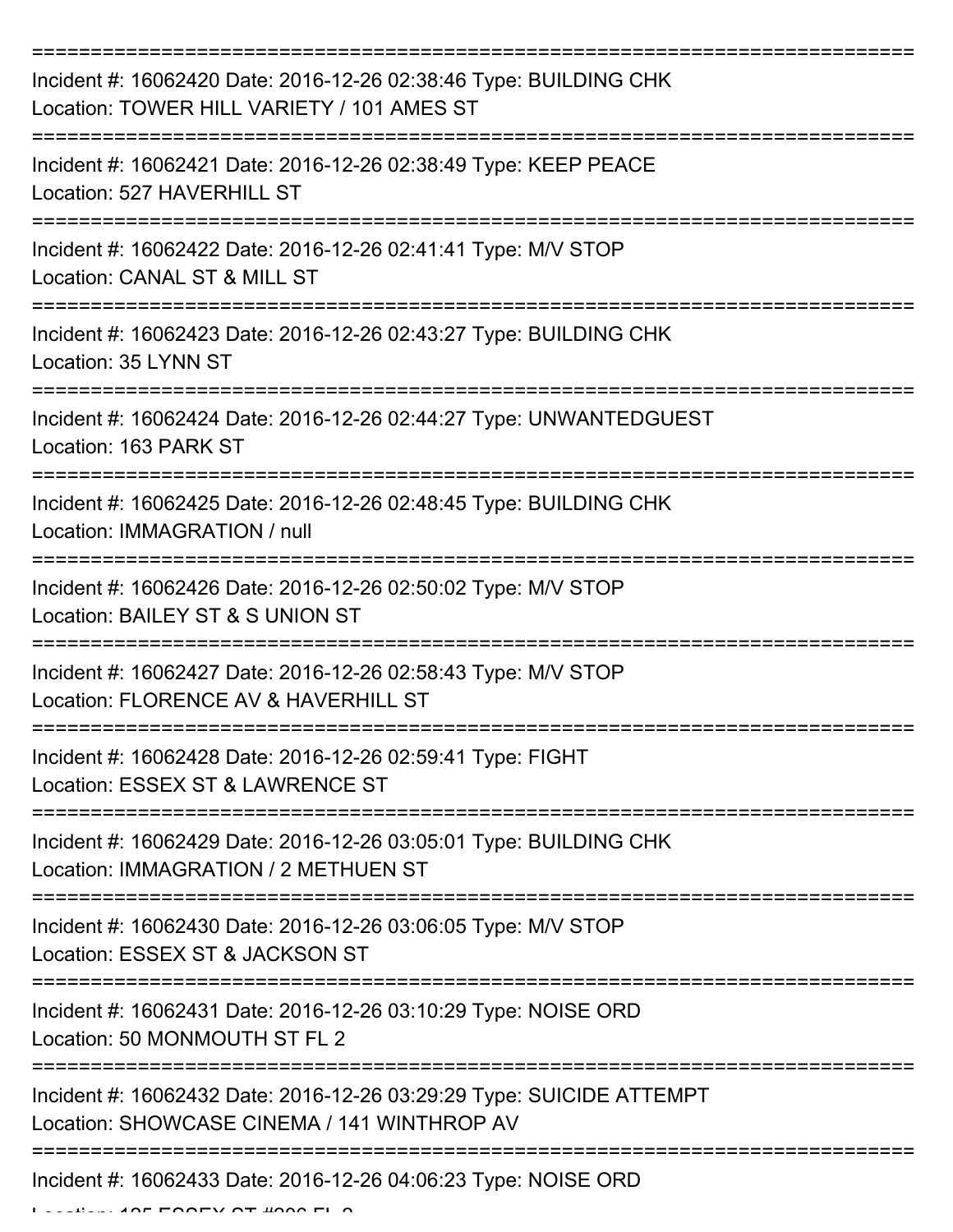| Incident #: 16062434 Date: 2016-12-26 04:07:58 Type: NOISE ORD<br>Location: 550 BROADWAY                          |
|-------------------------------------------------------------------------------------------------------------------|
| Incident #: 16062435 Date: 2016-12-26 04:10:47 Type: SUICIDE ATTEMPT<br>Location: 703 HAVERHILL ST                |
| Incident #: 16062436 Date: 2016-12-26 04:32:43 Type: BUILDING CHK<br>Location: 35 LYNN ST                         |
| Incident #: 16062437 Date: 2016-12-26 05:31:25 Type: SUS PERS/MV<br>Location: 197 ARLINGTON ST FL 3               |
| Incident #: 16062438 Date: 2016-12-26 05:34:43 Type: NOISE ORD<br>Location: 62 MELVIN ST #11-17                   |
| Incident #: 16062439 Date: 2016-12-26 05:38:21 Type: MAL DAMG PROG<br>Location: 61 ARLINGTON ST                   |
| Incident #: 16062440 Date: 2016-12-26 05:54:13 Type: ROBBERY UNARM<br>Location: 390 S UNION ST                    |
| ======================<br>Incident #: 16062441 Date: 2016-12-26 06:45:11 Type: ALARMS<br>Location: 87 SAUNDERS ST |
| Incident #: 16062442 Date: 2016-12-26 07:47:09 Type: PARK & WALK<br>Location: BROADWAY & HAVERHILL ST             |
| Incident #: 16062443 Date: 2016-12-26 07:48:36 Type: MV/BLOCKING<br>Location: 473 HAMPSHIRE ST                    |
| Incident #: 16062444 Date: 2016-12-26 08:01:00 Type: B&E/PAST<br>Location: 434 BROADWAY                           |
| Incident #: 16062445 Date: 2016-12-26 09:09:53 Type: ALARMS<br>Location: CITY HALL / 200 COMMON ST                |
| Incident #: 16062446 Date: 2016-12-26 09:10:01 Type: HIT & RUN M/V<br>Location: 61 WESLEY ST                      |
| Incident #: 16062447 Date: 2016-12-26 09:14:56 Type: LOST PROPERTY                                                |

Location: 182 CADDEN ST #2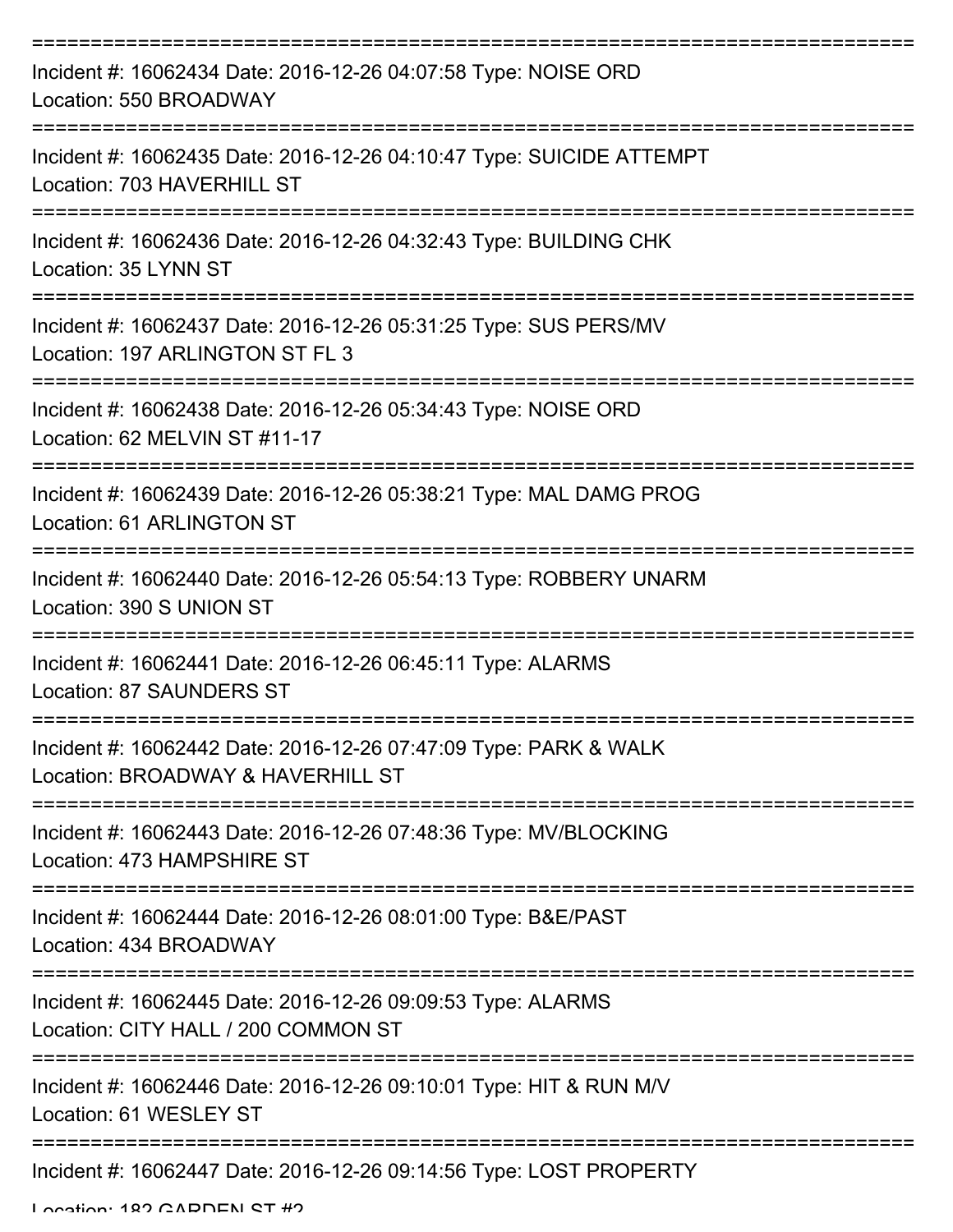| Incident #: 16062448 Date: 2016-12-26 09:20:23 Type: ALARMS<br>Location: AMIGOS HOME CARE / 49 BLANCHARD ST #101             |
|------------------------------------------------------------------------------------------------------------------------------|
| Incident #: 16062449 Date: 2016-12-26 09:22:45 Type: SPECIAL CHECK<br>Location: 2 MILL ST                                    |
| Incident #: 16062450 Date: 2016-12-26 09:25:36 Type: M/V STOP<br>Location: 205 BROADWAY                                      |
| Incident #: 16062451 Date: 2016-12-26 09:33:27 Type: M/V STOP<br>Location: BROADWAY & TREMONT ST                             |
| Incident #: 16062452 Date: 2016-12-26 09:38:06 Type: M/V STOP<br>Location: COMMON ST & JACKSON ST                            |
| Incident #: 16062454 Date: 2016-12-26 09:41:55 Type: MAL DAMAGE<br>Location: 9 PLEASANT TER                                  |
| Incident #: 16062453 Date: 2016-12-26 09:42:59 Type: M/V STOP<br>Location: LAWRENCE ST & PARK ST                             |
| Incident #: 16062455 Date: 2016-12-26 09:51:15 Type: M/V STOP<br>Location: BROADWAY & HAVERHILL ST                           |
| Incident #: 16062456 Date: 2016-12-26 10:00:38 Type: PARK & WALK<br>Location: BRADFORD ST & BROADWAY                         |
| Incident #: 16062457 Date: 2016-12-26 10:02:05 Type: M/V STOP<br>Location: FRANKLIN ST & HAVERHILL ST                        |
| Incident #: 16062458 Date: 2016-12-26 10:05:02 Type: M/V STOP<br>Location: BRADFORD ST & BROADWAY                            |
| Incident #: 16062460 Date: 2016-12-26 10:14:29 Type: MAL DAMAGE<br>Location: CENTRAL CATHOLIC HIGH SCHOOL / 300 HAMPSHIRE ST |
| Incident #: 16062459 Date: 2016-12-26 10:16:06 Type: M/V STOP<br>Location: AVON ST & BELMONT ST                              |
| Incident #: 16062461 Date: 2016-12-26 10:20:39 Type: LOCKOUT                                                                 |

Location: 45 S CANAL ST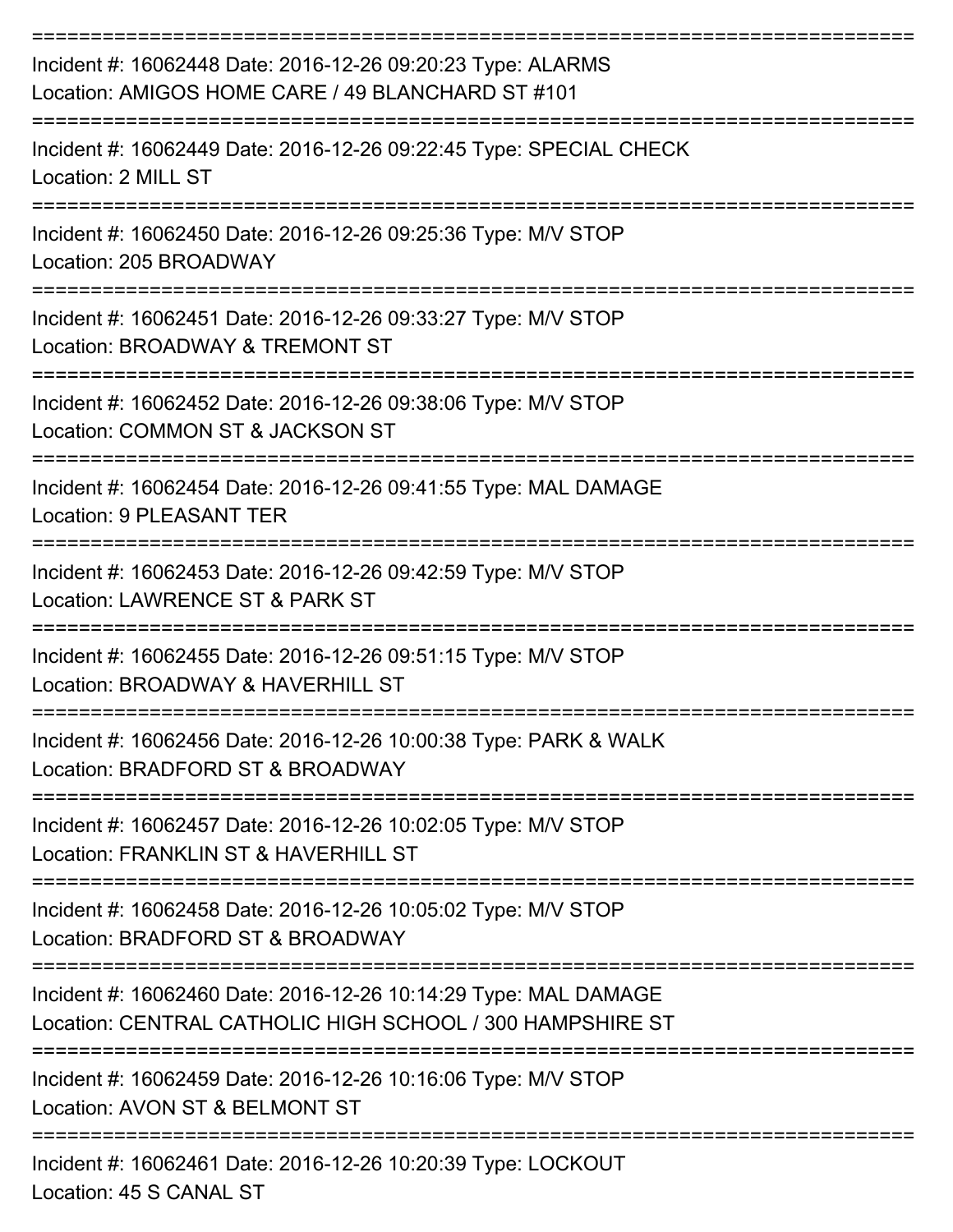| Incident #: 16062462 Date: 2016-12-26 10:23:28 Type: M/V STOP<br>Location: ANDOVER ST & S UNION ST                                 |
|------------------------------------------------------------------------------------------------------------------------------------|
| Incident #: 16062463 Date: 2016-12-26 10:31:56 Type: HIT & RUN M/V<br>Location: BAILEY ST & PHILLIPS ST                            |
| Incident #: 16062464 Date: 2016-12-26 10:34:23 Type: M/V STOP<br>Location: 7 BROADWAY<br>==================================        |
| Incident #: 16062465 Date: 2016-12-26 10:39:56 Type: M/V STOP<br>Location: MARSTON ST & STORROW ST                                 |
| Incident #: 16062466 Date: 2016-12-26 10:47:40 Type: SUS PERS/MV<br>Location: 33 PERRY AV<br>========================              |
| Incident #: 16062467 Date: 2016-12-26 10:53:29 Type: M/V STOP<br>Location: COMMON ST & LAWRENCE ST<br>:=========================== |
| Incident #: 16062468 Date: 2016-12-26 10:55:30 Type: PARK & WALK<br>Location: BRADFORD ST & BROADWAY                               |
| Incident #: 16062469 Date: 2016-12-26 11:13:56 Type: ALARMS<br>Location: PORTUGUESE A SALAZAR CLUB / 2 SARATOGA ST                 |
| Incident #: 16062470 Date: 2016-12-26 11:17:22 Type: MAL DAMAGE<br>Location: 30 CHESTNUT ST                                        |
| Incident #: 16062471 Date: 2016-12-26 11:18:11 Type: AUTO ACC/NO PI<br>Location: 389 BROADWAY                                      |
| Incident #: 16062472 Date: 2016-12-26 11:19:25 Type: STOL/MV/PAS<br>Location: 204 SARATOGA ST                                      |
| Incident #: 16062473 Date: 2016-12-26 11:21:16 Type: DISTURBANCE<br>Location: 1 GENERAL ST                                         |
| Incident #: 16062474 Date: 2016-12-26 11:28:29 Type: KIDNAP/PAST<br>Location: 29 WILMOT ST                                         |
| Incident #: 16062475 Date: 2016-12-26 11:38:22 Type: ALARM/BURG<br>Location: COMMONWEALTH MOTORS / 1 COMMONWEALTH DR               |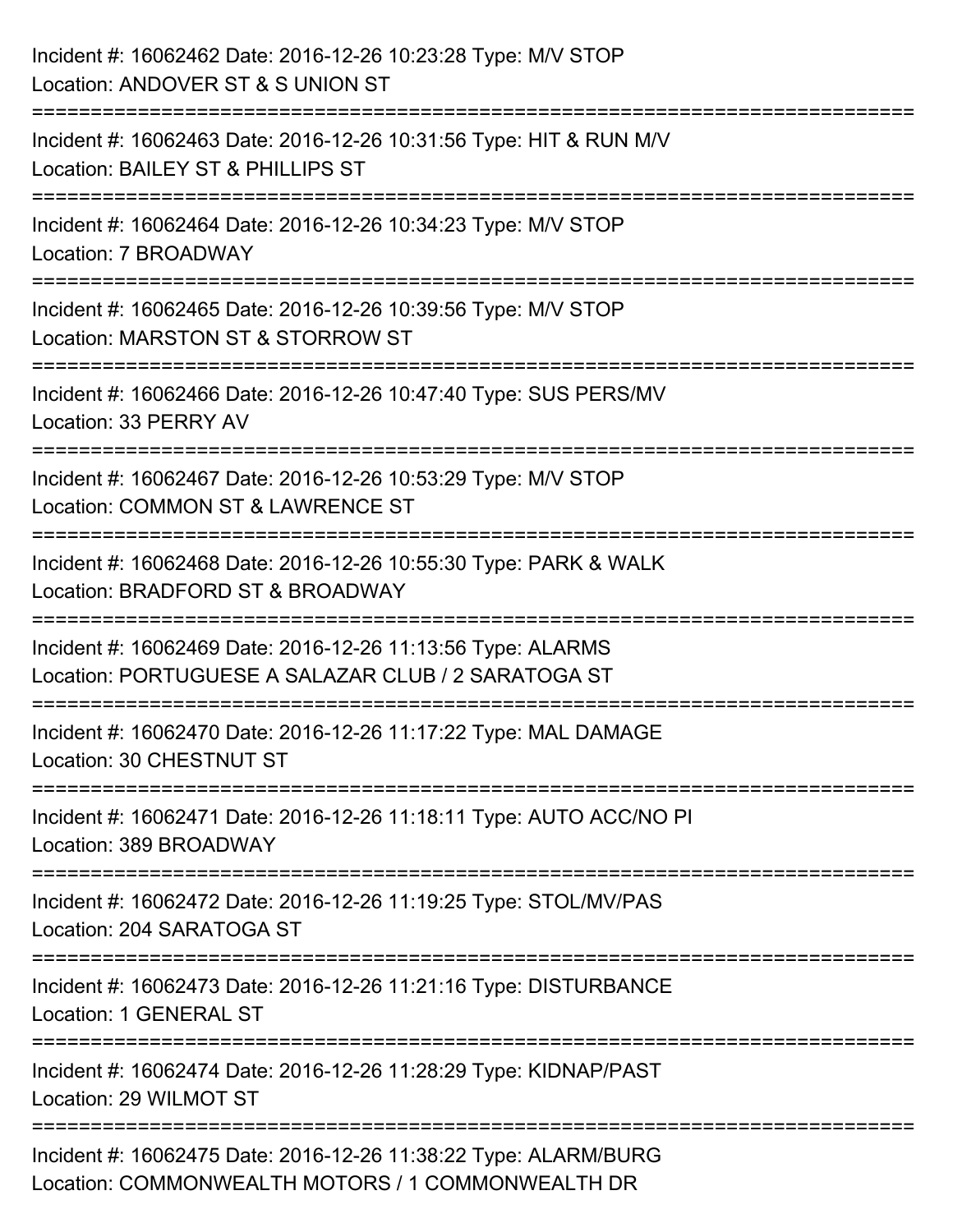| Incident #: 16062476 Date: 2016-12-26 11:43:45 Type: AUTO ACC/NO PI<br>Location: CVS PHARMACY / 205 S BROADWAY |
|----------------------------------------------------------------------------------------------------------------|
| Incident #: 16062477 Date: 2016-12-26 11:50:24 Type: MV/BLOCKING<br>Location: 196 BAILEY ST                    |
| Incident #: 16062478 Date: 2016-12-26 11:54:53 Type: LOST PROPERTY<br>Location: 101 EXCHANGE ST #3             |
| Incident #: 16062479 Date: 2016-12-26 12:05:26 Type: STOL/MV/PAS<br>Location: 29 DRACUT ST                     |
| Incident #: 16062480 Date: 2016-12-26 12:22:05 Type: SUS PERS/MV<br>Location: 18 ORCHARD ST                    |
| Incident #: 16062481 Date: 2016-12-26 12:31:40 Type: M/V STOP<br>Location: 7 SALEM ST                          |
| Incident #: 16062482 Date: 2016-12-26 12:46:09 Type: M/V STOP<br>Location: 70 SALEM ST                         |
| Incident #: 16062484 Date: 2016-12-26 12:46:24 Type: LARCENY/PAST<br>Location: 115-117 LEXINGTON ST #2         |
| Incident #: 16062483 Date: 2016-12-26 12:46:41 Type: UNKNOWN PROB<br>Location: 144 S UNION ST #3               |
| Incident #: 16062485 Date: 2016-12-26 13:05:03 Type: TRESPASSING<br><b>Location: AUBURN ST</b>                 |
| Incident #: 16062486 Date: 2016-12-26 13:11:15 Type: M/V STOP<br>Location: AMESBURY ST & COMMON ST             |
| Incident #: 16062487 Date: 2016-12-26 13:32:34 Type: SPECIAL CHECK<br>Location: 35 LYNN ST                     |
| Incident #: 16062488 Date: 2016-12-26 13:50:29 Type: NOTIFICATION<br>Location: 247 PROSPECT ST                 |
| Incident #: 16062489 Date: 2016-12-26 14:11:16 Type: MISSING PERS<br>Location: 317 HAMPSHIRE ST                |

===========================================================================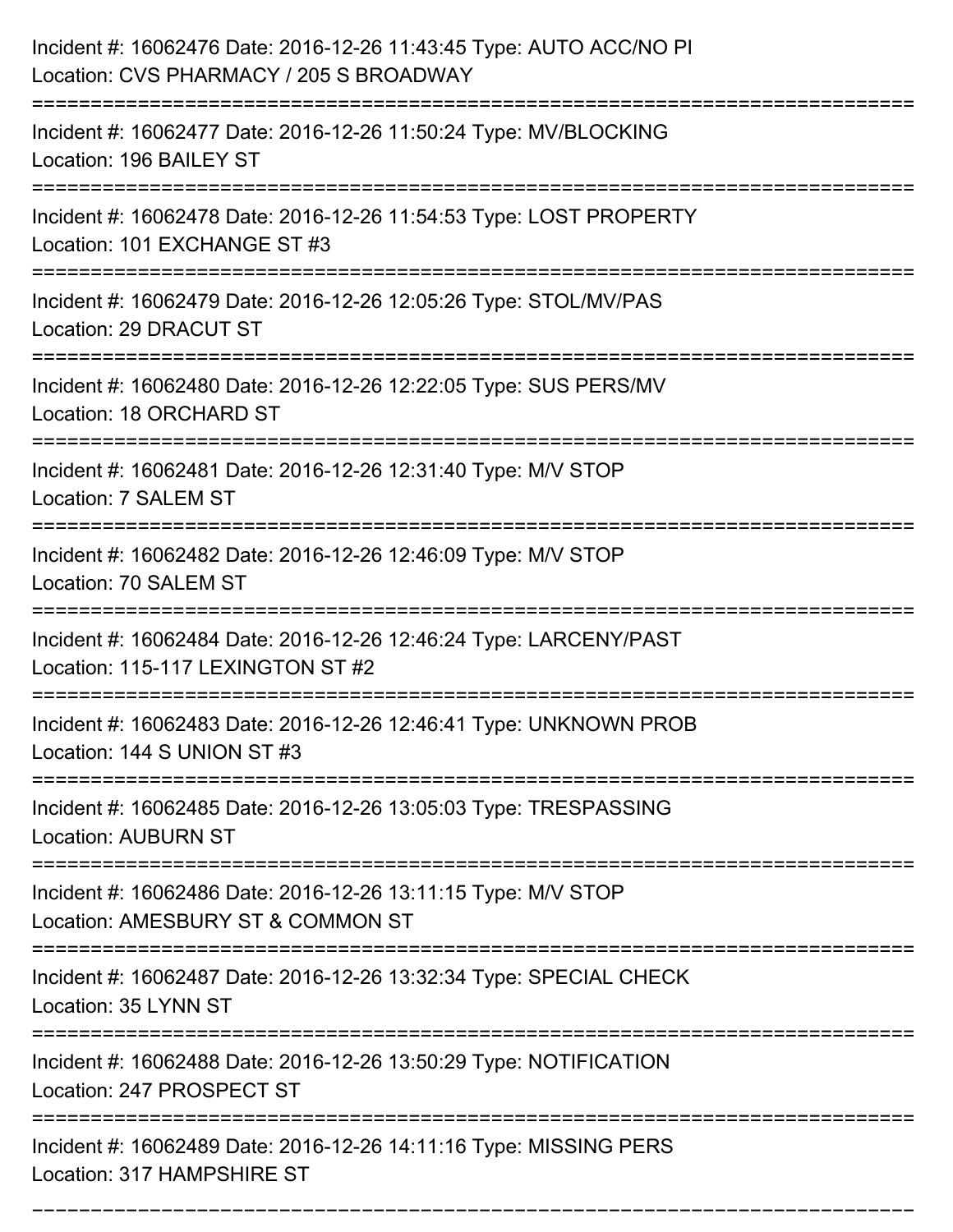| Incident #: 16062491 Date: 2016-12-26 14:25:43 Type: LOST PROPERTY<br>Location: ESSEX MARKET / 175 ESSEX ST<br>Incident #: 16062492 Date: 2016-12-26 14:51:05 Type: AUTO ACC/NO PI<br>Location: 121 ARLINGTON ST<br>=====================<br>Incident #: 16062493 Date: 2016-12-26 15:18:25 Type: AUTO ACC/PI<br>Location: AMES ST & LOWELL ST<br>Incident #: 16062494 Date: 2016-12-26 15:24:11 Type: MEDIC SUPPORT<br>Location: 6 LEEDS TER<br>Incident #: 16062495 Date: 2016-12-26 15:25:12 Type: M/V STOP<br>Location: BERKELEY ST & KNOX ST<br>Incident #: 16062496 Date: 2016-12-26 15:38:14 Type: MEDIC SUPPORT<br>Location: 120 FARNHAM ST FL 3<br>Incident #: 16062497 Date: 2016-12-26 15:44:42 Type: M/V STOP<br>Location: BROADWAY & VALLEY ST<br>Incident #: 16062498 Date: 2016-12-26 15:53:47 Type: HIT & RUN M/V<br>Location: 12 ALLSTON ST<br>Incident #: 16062499 Date: 2016-12-26 15:59:14 Type: MEDIC SUPPORT<br>Location: CVS PHARMACY / 266 BROADWAY<br>Incident #: 16062500 Date: 2016-12-26 15:59:58 Type: ABAND MV<br>Location: 41 AUBURN ST<br>Incident #: 16062501 Date: 2016-12-26 16:00:39 Type: LOST PROPERTY<br>Location: 130 CROSS ST #2<br>-----------------------------------<br>Incident #: 16062502 Date: 2016-12-26 16:13:57 Type: MISSING PERS<br>Location: 11 DAISY ST FL 3<br>Incident #: 16062503 Date: 2016-12-26 16:31:01 Type: TRESPASSING<br>Location: 9 S CANAL ST | Incident #: 16062490 Date: 2016-12-26 14:19:30 Type: DOMESTIC/PROG<br>Location: 378 LOWELL ST |
|-------------------------------------------------------------------------------------------------------------------------------------------------------------------------------------------------------------------------------------------------------------------------------------------------------------------------------------------------------------------------------------------------------------------------------------------------------------------------------------------------------------------------------------------------------------------------------------------------------------------------------------------------------------------------------------------------------------------------------------------------------------------------------------------------------------------------------------------------------------------------------------------------------------------------------------------------------------------------------------------------------------------------------------------------------------------------------------------------------------------------------------------------------------------------------------------------------------------------------------------------------------------------------------------------------------------------------------------------------------------------------------------------------------------|-----------------------------------------------------------------------------------------------|
|                                                                                                                                                                                                                                                                                                                                                                                                                                                                                                                                                                                                                                                                                                                                                                                                                                                                                                                                                                                                                                                                                                                                                                                                                                                                                                                                                                                                                   |                                                                                               |
|                                                                                                                                                                                                                                                                                                                                                                                                                                                                                                                                                                                                                                                                                                                                                                                                                                                                                                                                                                                                                                                                                                                                                                                                                                                                                                                                                                                                                   |                                                                                               |
|                                                                                                                                                                                                                                                                                                                                                                                                                                                                                                                                                                                                                                                                                                                                                                                                                                                                                                                                                                                                                                                                                                                                                                                                                                                                                                                                                                                                                   |                                                                                               |
|                                                                                                                                                                                                                                                                                                                                                                                                                                                                                                                                                                                                                                                                                                                                                                                                                                                                                                                                                                                                                                                                                                                                                                                                                                                                                                                                                                                                                   |                                                                                               |
|                                                                                                                                                                                                                                                                                                                                                                                                                                                                                                                                                                                                                                                                                                                                                                                                                                                                                                                                                                                                                                                                                                                                                                                                                                                                                                                                                                                                                   |                                                                                               |
|                                                                                                                                                                                                                                                                                                                                                                                                                                                                                                                                                                                                                                                                                                                                                                                                                                                                                                                                                                                                                                                                                                                                                                                                                                                                                                                                                                                                                   |                                                                                               |
|                                                                                                                                                                                                                                                                                                                                                                                                                                                                                                                                                                                                                                                                                                                                                                                                                                                                                                                                                                                                                                                                                                                                                                                                                                                                                                                                                                                                                   |                                                                                               |
|                                                                                                                                                                                                                                                                                                                                                                                                                                                                                                                                                                                                                                                                                                                                                                                                                                                                                                                                                                                                                                                                                                                                                                                                                                                                                                                                                                                                                   |                                                                                               |
|                                                                                                                                                                                                                                                                                                                                                                                                                                                                                                                                                                                                                                                                                                                                                                                                                                                                                                                                                                                                                                                                                                                                                                                                                                                                                                                                                                                                                   |                                                                                               |
|                                                                                                                                                                                                                                                                                                                                                                                                                                                                                                                                                                                                                                                                                                                                                                                                                                                                                                                                                                                                                                                                                                                                                                                                                                                                                                                                                                                                                   |                                                                                               |
|                                                                                                                                                                                                                                                                                                                                                                                                                                                                                                                                                                                                                                                                                                                                                                                                                                                                                                                                                                                                                                                                                                                                                                                                                                                                                                                                                                                                                   |                                                                                               |
|                                                                                                                                                                                                                                                                                                                                                                                                                                                                                                                                                                                                                                                                                                                                                                                                                                                                                                                                                                                                                                                                                                                                                                                                                                                                                                                                                                                                                   |                                                                                               |
|                                                                                                                                                                                                                                                                                                                                                                                                                                                                                                                                                                                                                                                                                                                                                                                                                                                                                                                                                                                                                                                                                                                                                                                                                                                                                                                                                                                                                   |                                                                                               |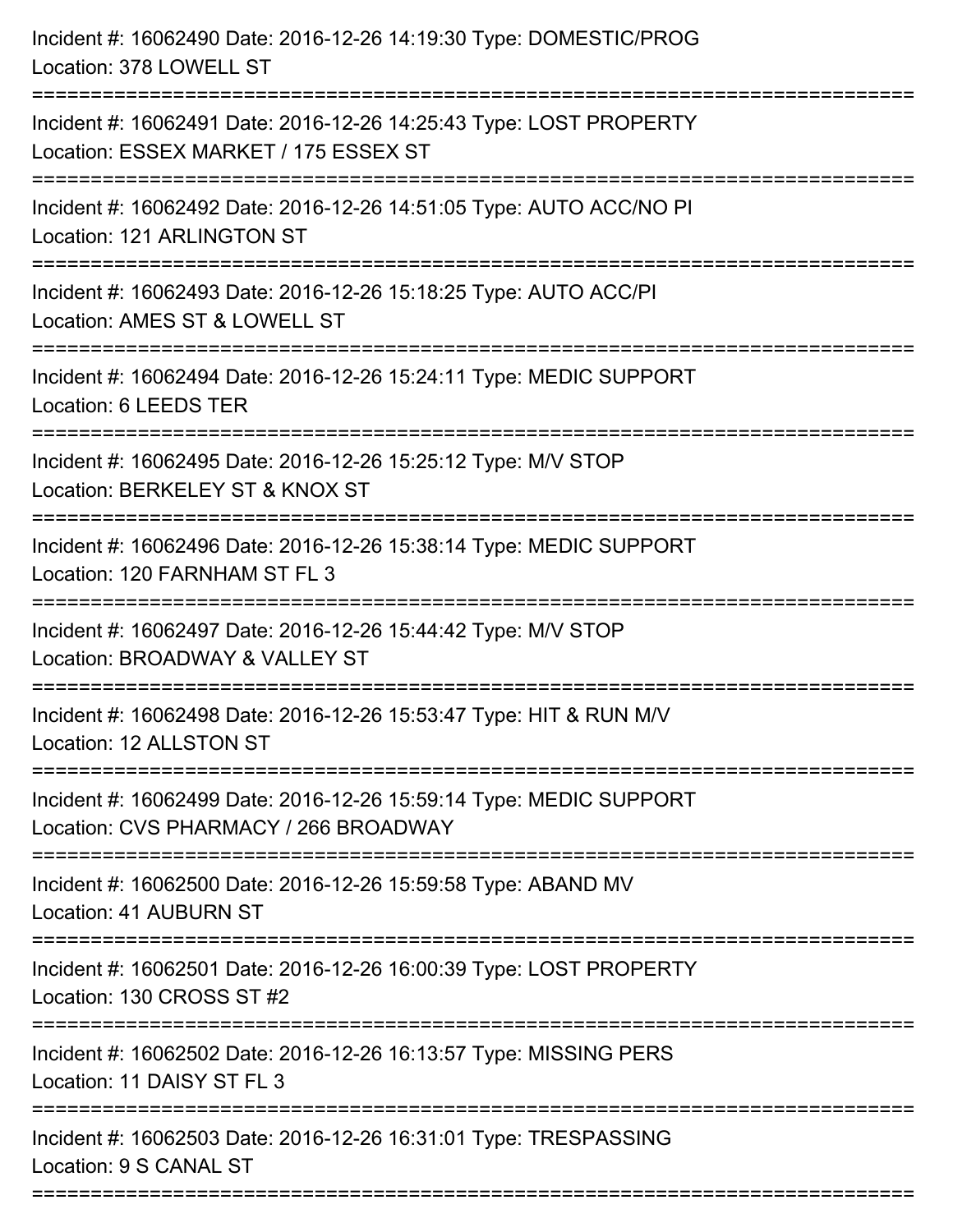Location: 170 BOXFORD ST

| Incident #: 16062505 Date: 2016-12-26 16:38:40 Type: M/V STOP<br>Location: ELM ST & WHITE ST                   |
|----------------------------------------------------------------------------------------------------------------|
| Incident #: 16062506 Date: 2016-12-26 17:32:09 Type: NEIGHBOR PROB<br>Location: 39 SWAN ST FL 2                |
| Incident #: 16062507 Date: 2016-12-26 17:37:51 Type: NOISE ORD<br>Location: E HAVERHILL ST & SARGENT ST        |
| Incident #: 16062508 Date: 2016-12-26 17:41:32 Type: ALARM/BURG<br>Location: RESD; ALEX SANTANA / 81 SUNRAY ST |
| Incident #: 16062509 Date: 2016-12-26 18:02:31 Type: DRUG OVERDOSE<br>Location: 362 ESSEX ST #2 FL 2           |
| Incident #: 16062510 Date: 2016-12-26 18:20:19 Type: M/V STOP<br>Location: LOWELL ST & MARGIN ST               |
| Incident #: 16062511 Date: 2016-12-26 18:35:35 Type: UNWANTEDGUEST<br>Location: 149 WATER ST                   |
| Incident #: 16062512 Date: 2016-12-26 18:47:49 Type: M/V STOP<br>Location: 700 ESSEX ST                        |
| Incident #: 16062513 Date: 2016-12-26 18:49:28 Type: MV/BLOCKING<br>Location: 140 FARNHAM ST                   |
| Incident #: 16062514 Date: 2016-12-26 18:56:43 Type: UNWANTEDGUEST<br>Location: 13 JORDAN ST FL 1              |
| Incident #: 16062515 Date: 2016-12-26 19:18:48 Type: SUS PERS/MV<br>Location: BROADWAY & WATER ST              |
| Incident #: 16062516 Date: 2016-12-26 19:29:24 Type: FIGHT<br>Location: 165 WILLOW ST FL 2                     |
| Incident #: 16062517 Date: 2016-12-26 19:36:20 Type: M/V STOP<br>Location: OSGOOD ST & SALEM ST                |
|                                                                                                                |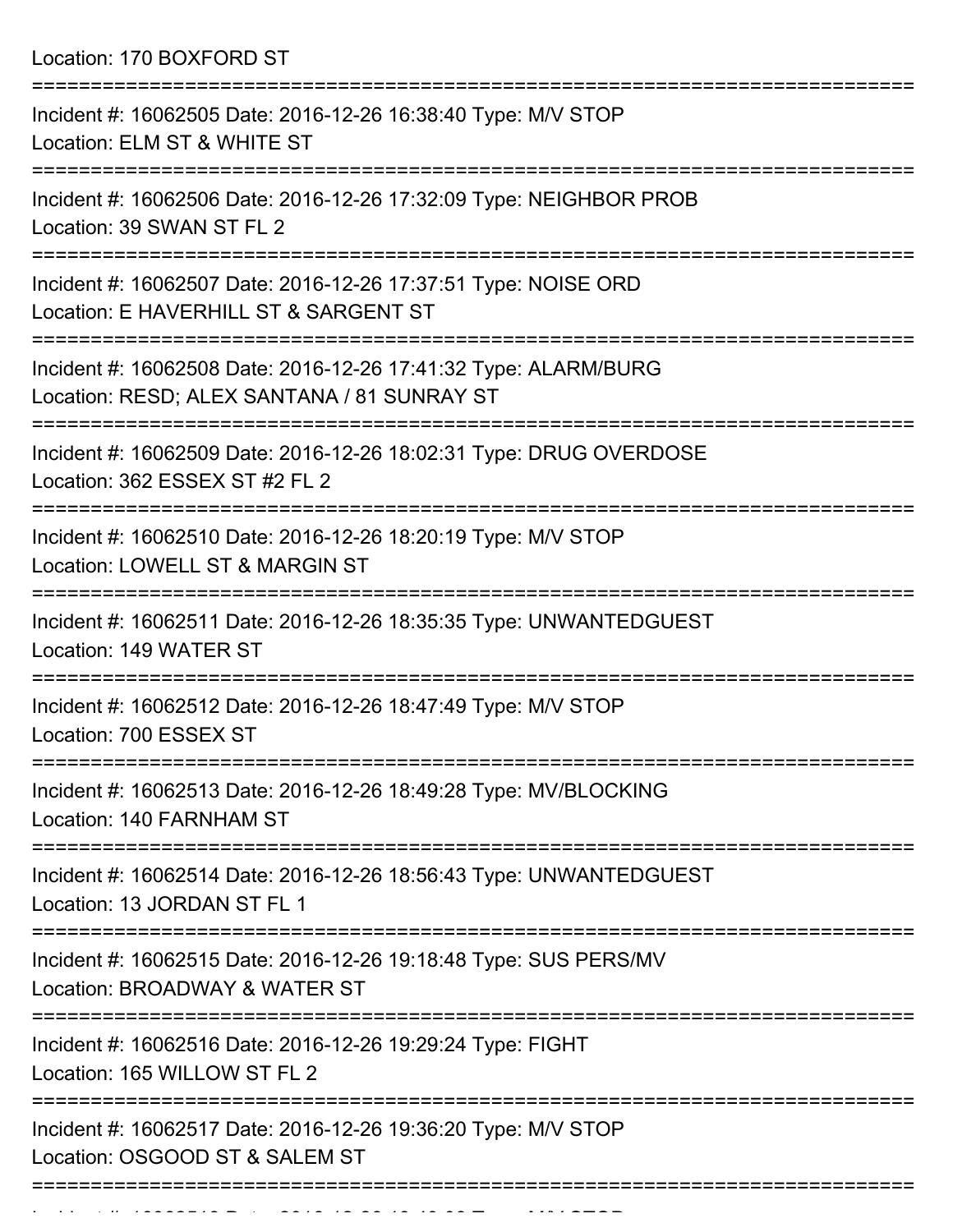Location: BAILEY ST & OSGOOD ST

| Incident #: 16062519 Date: 2016-12-26 19:58:35 Type: M/V STOP<br>Location: EASTON ST & S BROADWAY                              |
|--------------------------------------------------------------------------------------------------------------------------------|
| Incident #: 16062520 Date: 2016-12-26 20:16:36 Type: M/V STOP<br>Location: CENTRAL BRIDGE / 0 MERRIMACK ST                     |
| Incident #: 16062521 Date: 2016-12-26 20:18:06 Type: THREATS<br>Location: 25 CORNISH ST                                        |
| Incident #: 16062522 Date: 2016-12-26 20:56:13 Type: INVEST CONT<br>Location: 600 ESSEX ST                                     |
| Incident #: 16062523 Date: 2016-12-26 20:57:12 Type: MEDIC SUPPORT<br>Location: 110 CROSS ST                                   |
| Incident #: 16062524 Date: 2016-12-26 21:02:37 Type: M/V STOP<br>Location: CHESTER ST & S BROADWAY                             |
| Incident #: 16062527 Date: 2016-12-26 21:14:43 Type: WOMAN DOWN<br>Location: 103 E. PLEASANT ST FL 1                           |
| Incident #: 16062525 Date: 2016-12-26 21:15:40 Type: UNWANTEDGUEST<br>Location: MCDONALDS / 50 BROADWAY                        |
| Incident #: 16062526 Date: 2016-12-26 21:16:03 Type: M/V STOP<br>Location: FRANKLIN ST & LOWELL ST                             |
| Incident #: 16062528 Date: 2016-12-26 21:17:46 Type: M/V STOP<br>Location: BROADWAY & LOWELL ST                                |
| Incident #: 16062529 Date: 2016-12-26 21:51:21 Type: M/V STOP<br>Location: PARKER ST & SALEM ST                                |
| =============================<br>Incident #: 16062530 Date: 2016-12-26 22:14:38 Type: NOISE ORD<br>Location: 550 BROADWAY #305 |
| Incident #: 16062531 Date: 2016-12-26 22:19:52 Type: RECOV/STOL/MV<br>Location: 7 WELLS ST                                     |
|                                                                                                                                |